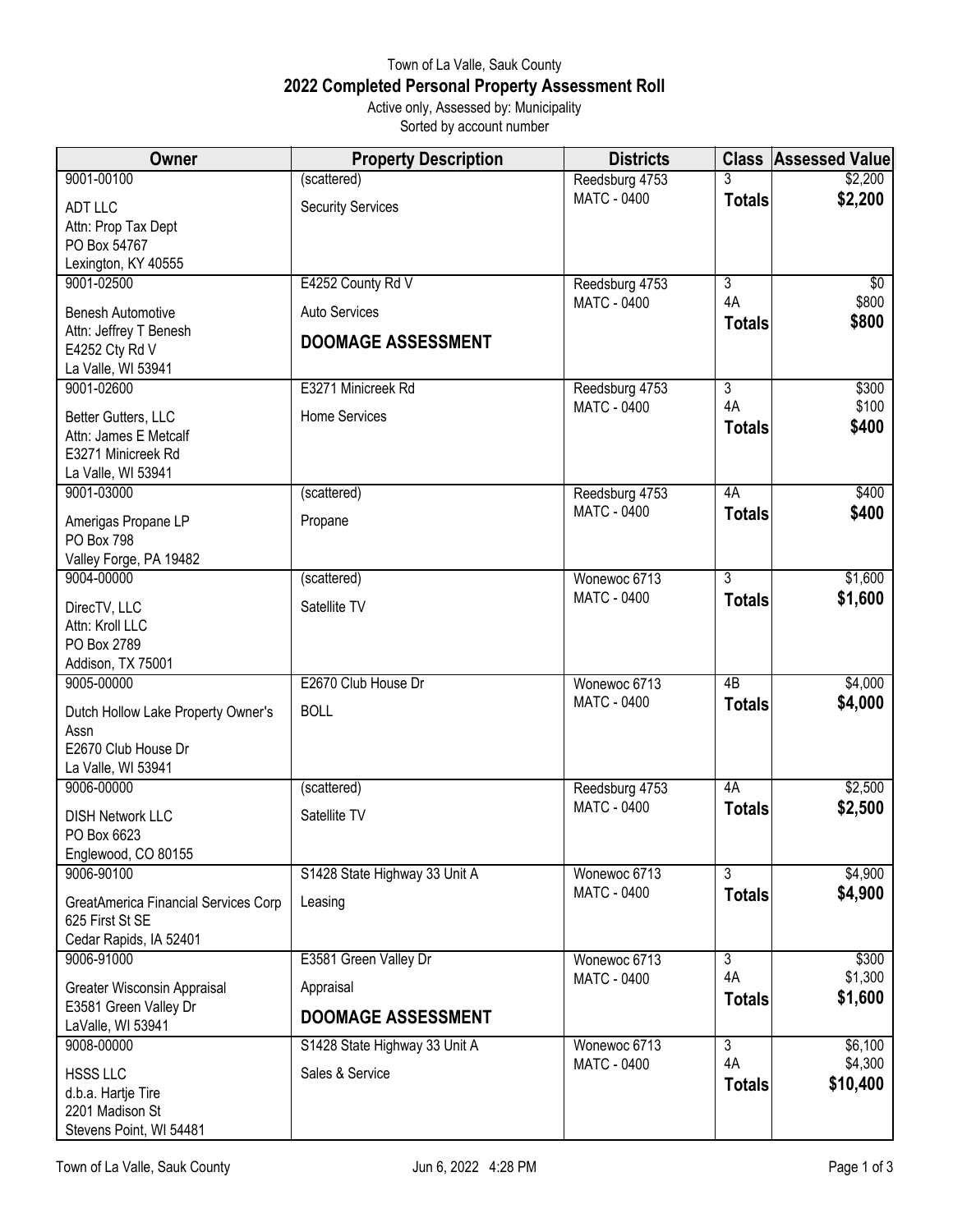| <b>Owner</b>                                          | <b>Property Description</b>   | <b>Districts</b>                     | <b>Class</b>        | <b>Assessed Value</b> |
|-------------------------------------------------------|-------------------------------|--------------------------------------|---------------------|-----------------------|
| 9010-00000                                            | S1428A State Highway 33       | Wonewoc 6713                         | 3                   | \$14,700              |
| Hartje, Inc                                           | Retail                        | <b>MATC - 0400</b>                   | 4A                  | \$4,500<br>\$19,200   |
| PO Box 419                                            | <b>DOOMAGE ASSESSMENT</b>     |                                      | <b>Totals</b>       |                       |
| La Valle, WI 53941-0419<br>9011-00000                 | E4545 Schuette Rd Unit A      |                                      | $\overline{3}$      |                       |
|                                                       |                               | Reedsburg 4753<br><b>MATC - 0400</b> | 4A                  | \$17,000<br>\$200     |
| Hartje Lumber Co                                      | Retail                        |                                      | <b>Totals</b>       | \$17,200              |
| Attn: Edith Hartje<br>E4545A Schuette Rd              |                               |                                      |                     |                       |
| La Valle, WI 53941                                    |                               |                                      |                     |                       |
| 9015-20000                                            | (scattered)                   | Reedsburg 4753                       | 4A                  | \$4,100               |
| Lamar Advertising of Janesville #234                  | <b>Outdoor Advertising</b>    | <b>MATC - 0400</b>                   | <b>Totals</b>       | \$4,100               |
| PO Box 66338                                          |                               |                                      |                     |                       |
| Baton Rouge, LA 70896                                 |                               |                                      |                     |                       |
| 9017-00000                                            | S1472 State Highway 33 Unit B | Wonewoc 6713                         | $\overline{3}$      | \$14,300              |
| Mittelstaedt Sports & Marine                          | Sales & Service               | <b>MATC - 0400</b>                   | 4A<br><b>Totals</b> | \$700<br>\$15,000     |
| Attn: Holly Mittelstaedt                              |                               |                                      |                     |                       |
| S1472B State Hwy 33<br>La Valle, WI 53941             |                               |                                      |                     |                       |
| 9017-40000                                            | E2670 Club House Dr           | Wonewoc 6713                         | $\overline{3}$      | \$800                 |
| Pitney Bowes Global Financial Services                | Leasing                       | <b>MATC - 0400</b>                   | <b>Totals</b>       | \$800                 |
| <b>LLC</b>                                            |                               |                                      |                     |                       |
| 600 N Westshore Blvd                                  |                               |                                      |                     |                       |
| Suite 810                                             |                               |                                      |                     |                       |
| Tampa, FL 33609<br>9017-90000                         | S316 Dreamland Dr             | Wonewoc 6713                         | $\overline{3}$      | \$700                 |
|                                                       |                               | <b>MATC - 0400</b>                   | 4A                  | \$4,300               |
| Chapparal Campground LLC                              | Campground                    |                                      | <b>Totals</b>       | \$5,000               |
| Attn: Dennis & Diane Plantenberg<br>S163 State Hwy 33 |                               |                                      |                     |                       |
| Wonewoc, WI 53968                                     |                               |                                      |                     |                       |
| 9018-00000                                            | S320 State Highway 33         | Wonewoc 6713                         | $\overline{3}$      | \$1,200               |
| Chapparal Restaurant LLC                              | Restaurant/Bar                | <b>MATC - 0400</b>                   | 4A                  | \$8,100               |
| d.b.a. Club Chapparal                                 | <b>DOOMAGE ASSESSMENT</b>     |                                      | <b>Totals</b>       | \$9,300               |
| Attn: Bill Trepes                                     |                               |                                      |                     |                       |
| S320 State Hwy 33<br>Wonewoc, WI 53968                |                               |                                      |                     |                       |
| 9020-00000                                            | E4889 State Highway 33        | Reedsburg 4753                       | $\overline{3}$      | \$7,500               |
| Club 33 LLC                                           | Bar                           | <b>MATC - 0400</b>                   | 4A                  | \$300                 |
| Attn: Joe Schafer                                     |                               |                                      | <b>Totals</b>       | \$7,800               |
| E4889 State Hwy 33                                    |                               |                                      |                     |                       |
| Reedsburg, WI 53959                                   |                               |                                      |                     |                       |
| 9029-00000                                            | S1428 State Highway 33 Unit A | Wonewoc 6713<br><b>MATC - 0400</b>   | $\overline{3}$      | \$1,500               |
| Farmer Bros Co                                        | Leasing                       |                                      | <b>Totals</b>       | \$1,500               |
| Attn: Tax Dept<br>1912 Farmer Brothers Dr             |                               |                                      |                     |                       |
| Northlake, TX 76262                                   |                               |                                      |                     |                       |
| 9030-00000                                            | S593B La Valle Rd             | Reedsburg 4753                       | $\overline{3}$      | \$3,500               |
| Redstone's North End Tavern                           | Restaurant/Bar                | <b>MATC - 0400</b>                   | 4A                  | \$1,000               |
| Attn: Jeff Rastocan                                   |                               |                                      | <b>Totals</b>       | \$4,500               |
| E4824A E Redstone Dr                                  | <b>DOOMAGE ASSESSMENT</b>     |                                      |                     |                       |
| LaValle, WI 53941                                     |                               |                                      |                     |                       |